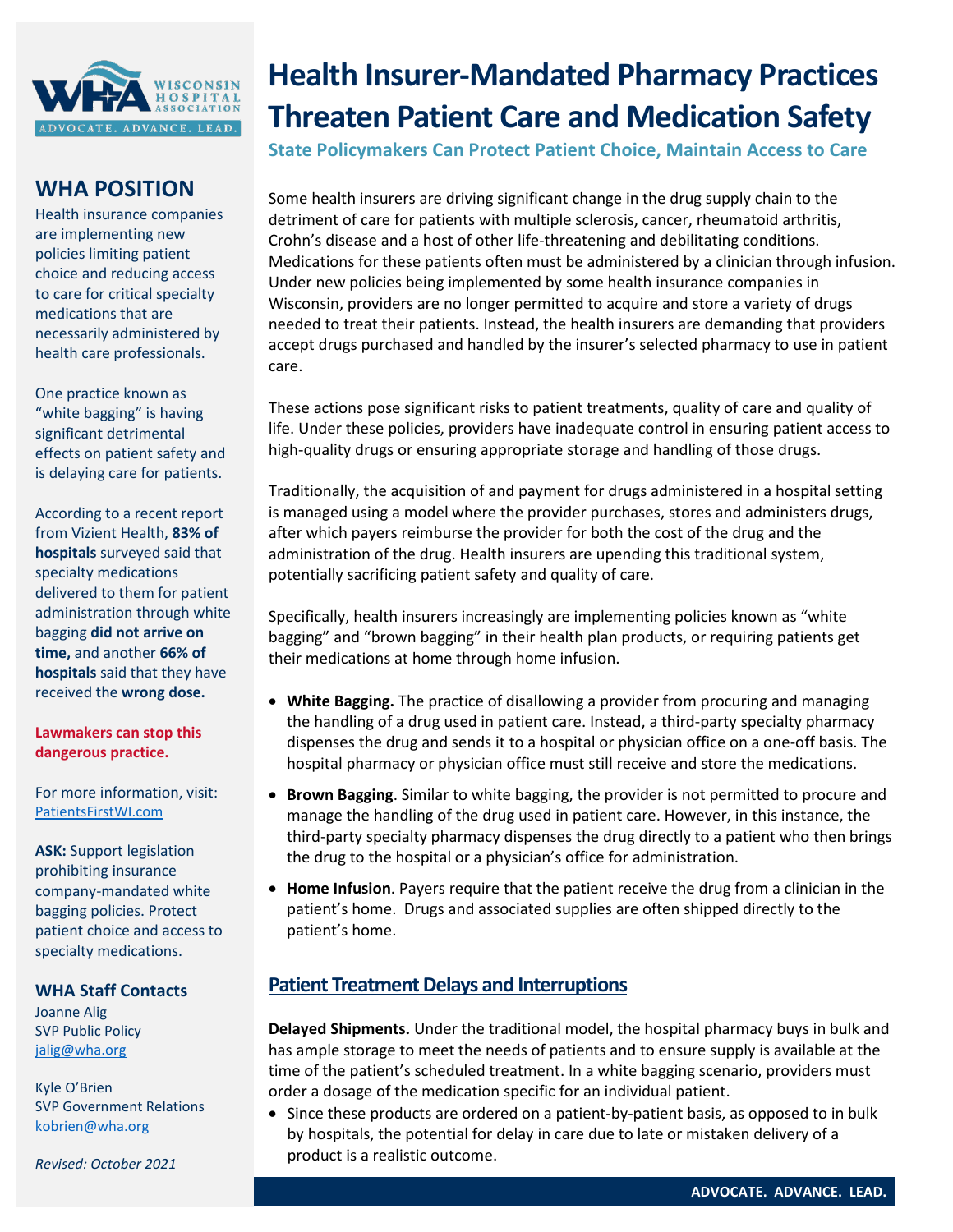• Providers have reported numerous instances when a drug shipped for specific patient didn't arrive on time for the patient's appointment, either because it was never shipped, was delivered to an alternate location, or was simply delayed in the mail. Providers also have reported that this has occurred so often for some patients that the patient has given up on treatment altogether.

**Incorrect Dosage at time of Appointment.** Not having the new infusion regimen immediately available at the hospital can cause delays in treatment, ultimately increasing risk for the patient and potentially causing harm to the patient's recovery.

- Many patients are seen the same day as their scheduled infusion. Depending on a patient's lab results, weight and overall clinical presentation, initial treatment plans may be amended. Infusion regimens may need same-day adjustments depending on the progression of the disease.
- Providers have reported instances where a patient needed a different dosage than what was sent by the insurer's pharmacy. When the provider requested special permission to use its own supply, the insurer refused.

**Patient-Provider Relationship Interrupted.** Insurers implementing these policies are creating unnecessary disruption in a patient's care and treatment at a time when the patient needs his or trusted provider the most.

- To ensure the highest quality of care and patient safety, providers must have a clear line of sight into the acquisition, storage and administration of medications. Insurer policies remove providers from this process, directly impacting patient safety protections. As a result of these challenges, some hospitals have decided they cannot accept drugs through a white bagging process.
- Unfortunately, this means patients are caught in the middle, having to find an alternate provider or accept an unknown clinician into their home, even though their provider of choice is in-network for their insurance plan.
- The choice of home infusion, in particular, should be made between a patient and his or provider, not by the insurance company.

## **Medication Safety Compromised Through Insurance-Mandated White Bagging**

**Quality Control Disrupted.** More complex medications require increased care and attention. White bagging and brown bagging interrupt a hospital's ability to ensure product quality control.

- Under the traditional model, hospitals are the purchasers and owners of medications necessary for patient care. This purchaser/ownership role allows providers to manage inventory; monitor dispensing, compounding, and dosing; and ensure proper preparation and storage of drugs from purchase through administration. Insurer policies requiring white bagging or brown bagging interrupt that process and require hospitals to receive and store product that is not their own with little-to-no notice.
- When hospitals control and own medications, they can guarantee the point of origin of the drug. The hospital is responsible for and can demonstrate a clear chain of custody to ensure the highest quality product.
- White bagging has the potential to overwhelm hospital storage capacity or surprise hospital supply chain and pharmacy personnel as product is delivered, which has the potential to violate individual hospital supply acquisition guidelines. Further, because these drugs are ordered for specific patients, tracking and keeping record of each patient-specific product presents an unreasonable and resource-intensive challenge.
- When a payer implements a white bagging, brown bagging, or home infusion policy for a specific drug, the hospital is unable to dictate where the product is manufactured or if it met storage requirements, like refrigeration, prior to delivery to the facility. In addition, certain drugs have very limited windows for use once mixed or compounded. This results in excessive product waste, and possibly unnecessary costs for patients.

**Patient Outcomes Jeopardized.** Under the traditional model, hospital pharmacists are able to help physicians better manage patient outcomes.

• Prior to the utilization of white and brown bagging policies, hospitals were armed with more information to manage, address and navigate drug shortages because they had clear line of sight into the medications their patients required. With the implementation of these new policies, hospitals are no longer responsible for the purchasing of pharmaceutical products, but still are left with the real consequences that drug shortages present, like alternative medication options and potential delay of receiving a specific drug.